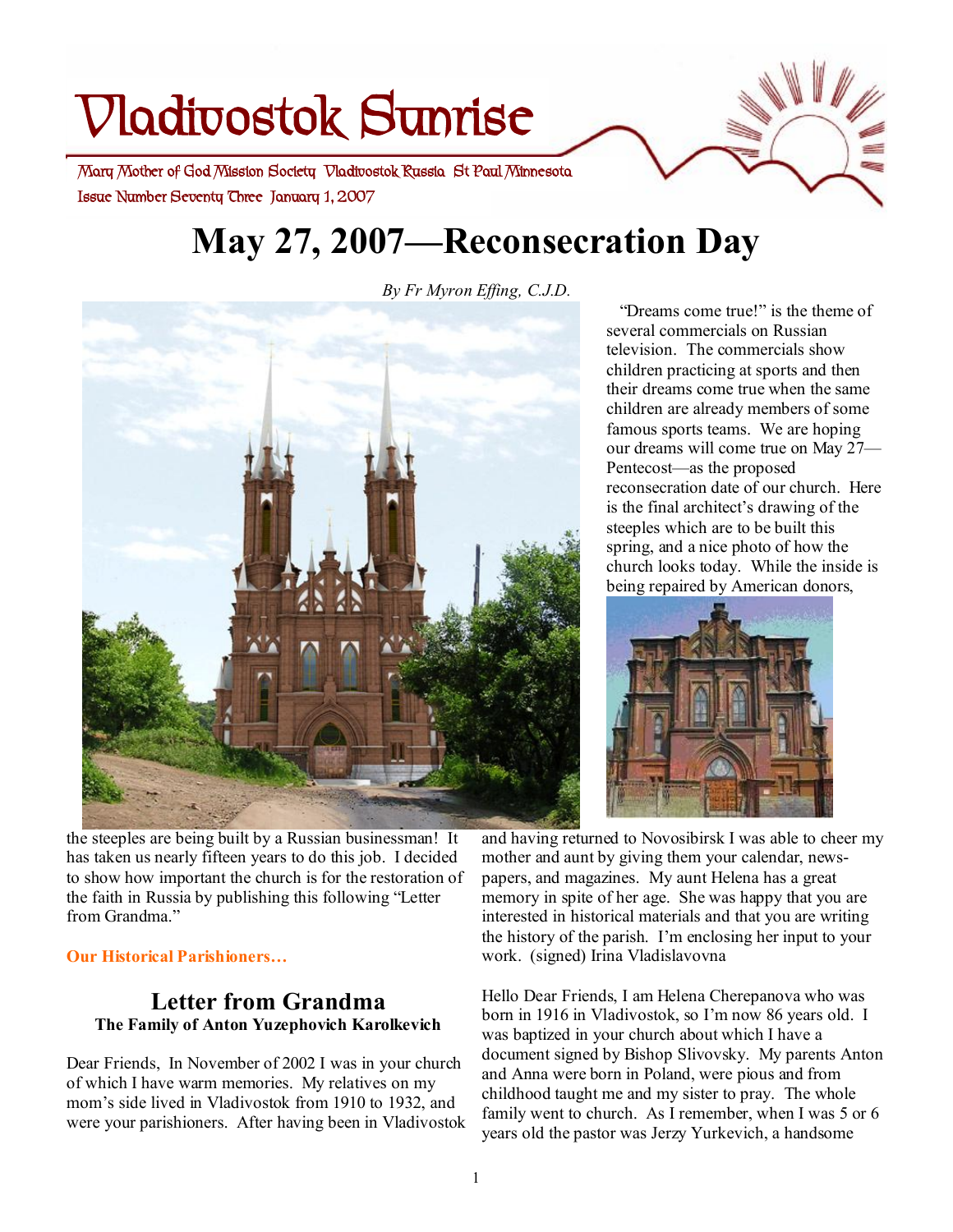

*Fr Yerkevich, the last pastor of the Vladivostok parish, who died in a Siberian prison camp in 1943.*

man with a beautiful voice. I remember how he climbed the stairs to the pulpit which was located above the left side of the church, and he preached from there. On the left side of the church by the wall there were benches with backrests. On the right side by the wall was a big "chair", the sides of which were closed with screens. The priest sat in the middle cell and those confessing knelt at the sides of the chair.

The bishop was Karol Slivovsky, a very aged person. He had a large ring on his finger with a large violet stone which we kissed. Upstairs was the choir where the organ was located, and the organist was always a very elderly man with the surname Radzievsky. He was a wonderful musician and taught the children piano lessons. Before Christmas they gave out Christmas bread, and before Midnight Mass there were always a lot of different types of food on the table, but all without meat. The family gathered at the table which had a white tablecloth under which was placed some straw. They broke bread and sang songs, and then everybody went to church. We returned home when it was nearly morning. Then there was meat on the table and every kind of delicious baked goods. It was nice at home, with a decorated fir tree and gifts from our parents. At Easter I remember we went to get sweet loaves and colored eggs blessed.

I also remember the feastday "Holy Green," or "Trinity." We girls were all dressed in white fancy dresses. We walked with baskets of flower petals in front of the procession around the church and scattered them at the feet of the priests who followed us. [This was the custom for the Feast of Corpus Christi on Thursday after Trinity Sunday, but perhaps the Corpus Christi procession was celebrated on Trinity Sunday at that time.—ed] The older girls carried pillows having attached to them four ribbons at the corners. On the pillows something was written or

sewn. [Does anyone know what was on the pillows? –ed] In May we also went to church in the evenings. On the right side of the church, just a little lower on the hill, was the one-floored little house where the bishop and pastor lived. An elderly lady took care of their house, and all the parishioners referred to her as "sister".

I don't remember in what year the church was closed. The bishop and sister lived in Sedanka. He was already very sick at that time. He was buried there. They arrested the pastor and sent him to the north to Dudinka Labor Camp. Our acquaintance also was sent there for punishment, and when he returned he told us that he saw Fr Yurkevich there, sick and with only one eye. In 1932 my dad was arrested (he died ten years later), and mamma, my sister, and I were sent to Novosibirsk. They gave us only 72 hours to gather our things.

All my long life I always remembered with love and pain in my heart my home parish church in Vladivostok. May God protect you! Helena Antonovna Cherepanova

#### Dear Miroslava,

Many thanks for the photographs. I look at them and can't take my eyes off them. It is as if the church were right before me, like it was in my childhood. We recognized my sister Yanina Karolkevich right away in the big photo taken under the cross (that was her maiden name.) She is the one to the right of the bishop, and a boy is sitting in front of her. When we showed the picture to my sister, she right away recognized herself and jumped with joy.

As far as the internal decorations of the church are concerned, I remember that near the entrance to the right side there was a little metal crucifix of Jesus Christ, with a dish below with blessed water. People dipped their fingers in the water and made the sign of the cross whenever they entered the church. The seat where the priest sat to hear confessions was of a dark red color.

I was born in 1916 and my sister in 1913. She had a stroke and lost memory, so she isn't able to help much in the way of memories about the church in Vladivostok. We don't have a single photograph from those times. There were three searches of our family, so everything that might have had any connection with anything "foreign", they destroyed. That is the way things had to be then. Maybe there were pictures of the church among the things that were destroyed, but we lived in those days in fear of the KGB. They arrested our father three times, and he was sent to a camp in the north—to Kolpashevo in Novosibirsksky State. In 1938 they shot our father. After that they rehabilitated mom and us kids.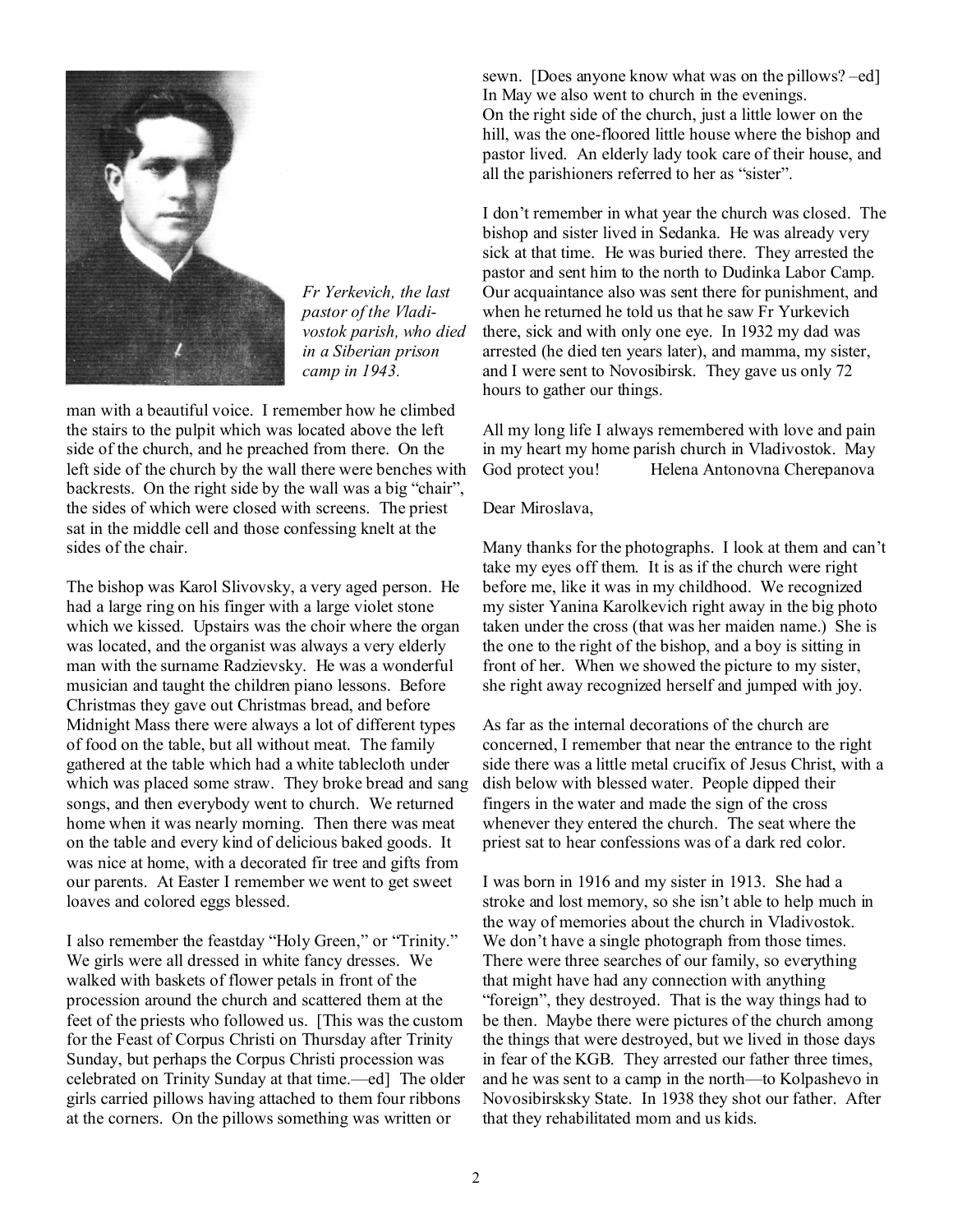I am so glad that the church where I spent my childhood is being restored. Of course with the help of the parishioners. Many thanks to you for everything. To all the parishioners, health and good luck. May God defend you. Respectfully, Helena



*Ludmila Josephovna Andreeva was the last prerevolutionary parishioner of Khabarovsk's Parish of the Holy Trinity. She died soon after receiving Communion from Fr Joseph McCabe, SM, the current pastor.* 

*Taking out the last girders.* 





*Mixing concrete for the new floor.* 

*The new concrete floor on which heating coils will be laid.* 



**Remember "Mary Mother of God Mission Society" in your will.**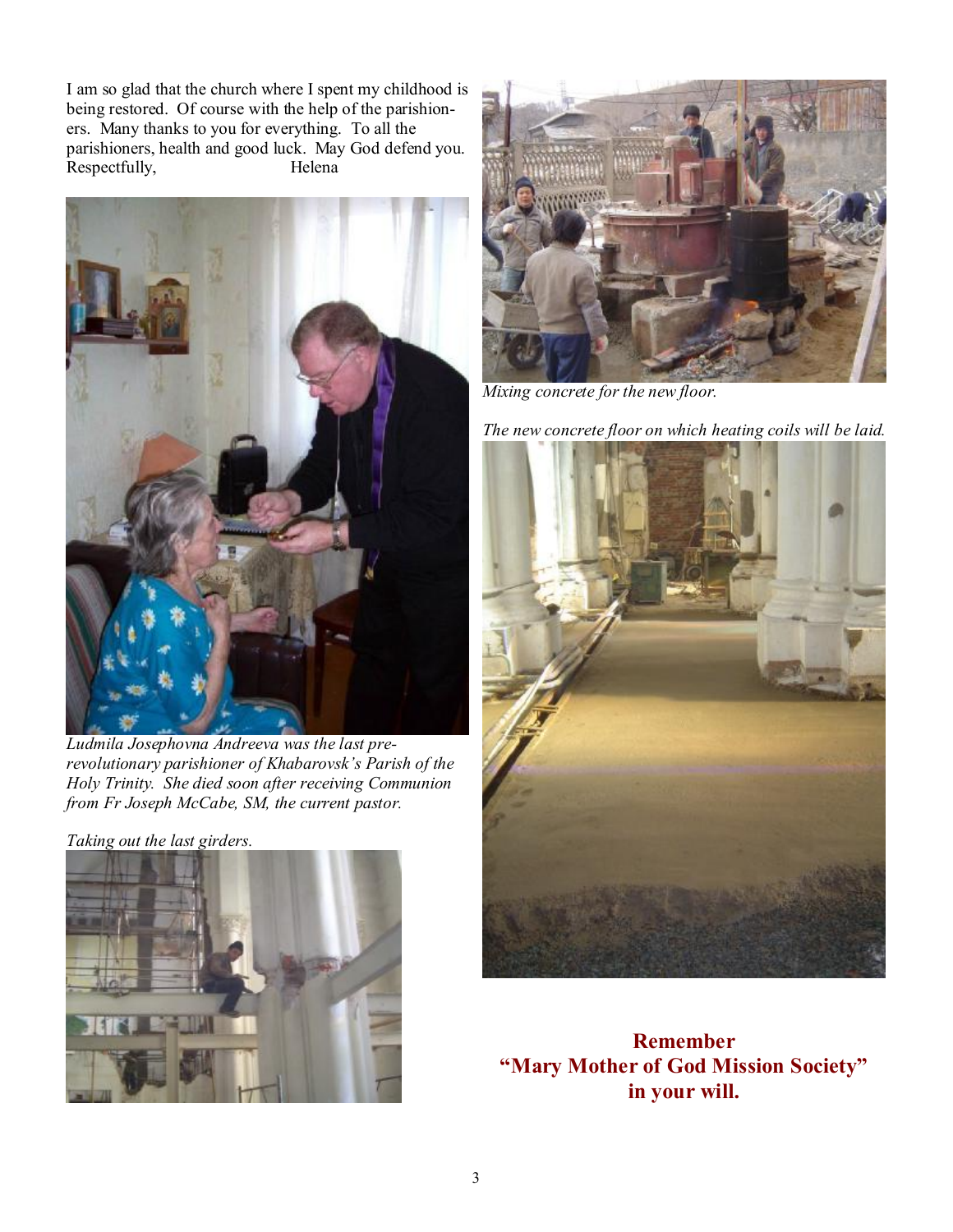### **News Notes**

#### *by V Rev Myron Effing, C.J.D.*

• November 5 was a great day for our parish when two Russian parishioners took their **first vows** in the Sisters of Charity of St Anne. Sister Marina Malinina and Sr Oksana Gorelova completed their two-year novitiate and took their veils. Parishioner Sister Olga Nimchinova also renewed her vows on that day. There were many guests from all around the krai. Congratulations, Sisters!



*Sr Marina and Sr Oksana taking their vows.* 

*The community gathered afterward for a photo. Sr Olga is to the right. The sisters' superiors were here from the Philippines.* 



• On Nov 15 our Bishop Kirill Klimovich was here in Vladivostok for a meeting of the diocesan deans. We asked him for the Sacrament of **Confirmation** for our adults who had been preparing. Thirteen adults were confirmed. He was also happy to see the progress on our buildings, and is looking forward to the reconsecration of the church.



*Bishop Kirill poses with our parishioner Olga in the new rectory which is still waiting for his blessing in May.* 

• Saturday, November 11, was a great holiday for the Parish of the Annunciation in Arsenyev—the dedication of their new parish rectory and chapel. Fr John Gibbons, O.S.F., the pastor, invited Bishop Kirill and all the priests of the deanery for the ceremony which was accompanied by dinner. This parish was the third one founded by Fr Myron, and has long hoped for a new building. Now that dream has come through. As Fr Myron often repeats, "In the first ten years we opened parishes, and in this ten years we have to build buildings."

*Fr Peter Pruzhina O.S.F., Bishop Kirill Klimovich, and Fr Myron Effing, C.J.D. in the new chapel in Arsenyev.* 

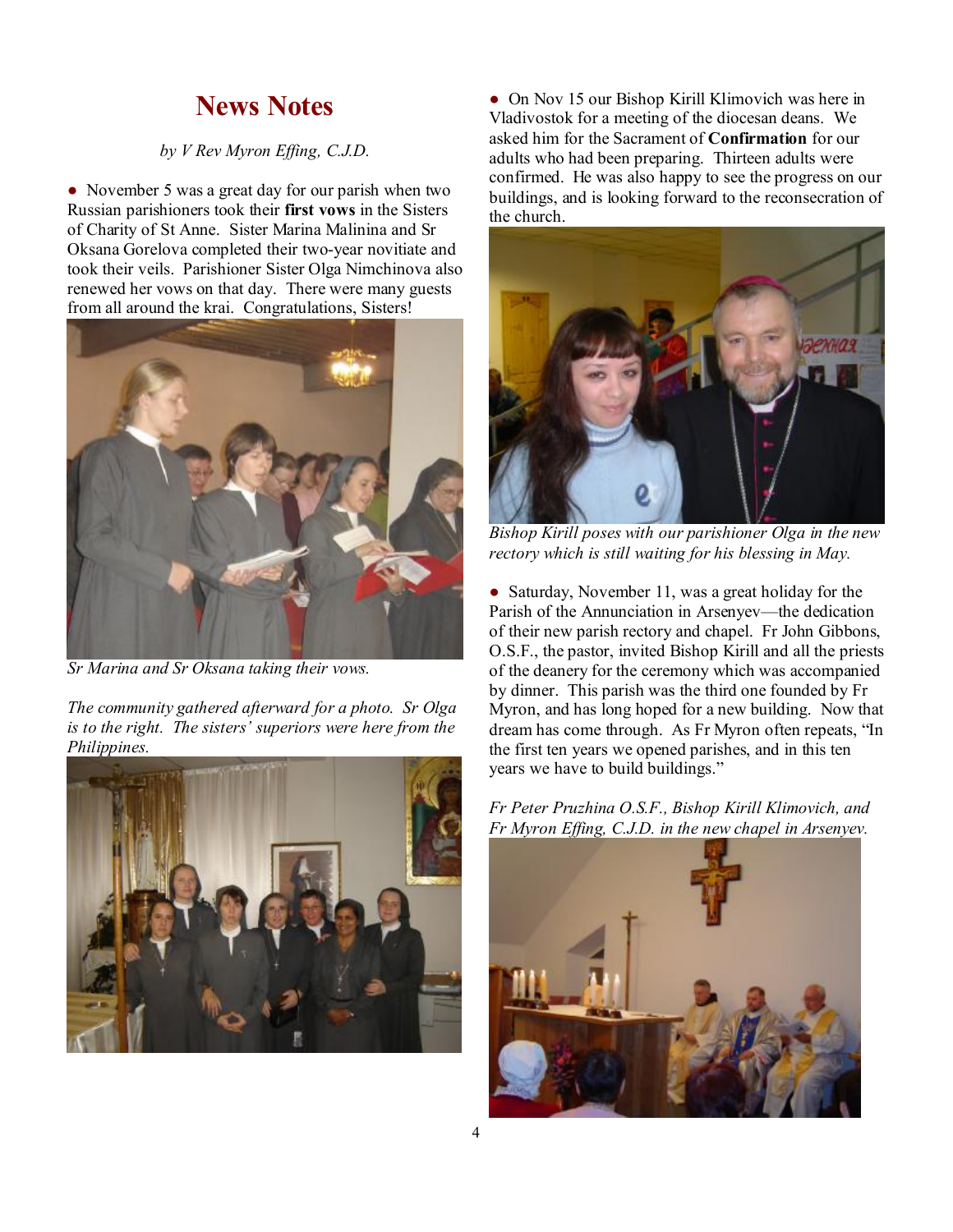• Father Peter Pruzhina, O.S.F., was named to take care of the Parish of the Visitation in **Lesozovodsk**. Fr Myron, as dean, took care of the installation.

• On November 15, our scoutmaster Denis Bondaryev and our American volunteer Eagle scout Brian Roche had a meeting with the local leaders of the Russian Association of Navigators/**Scouts** about planning joint activities for the coming winter campout in Arsenyev and the future summer campouts on Russian island.

Meanwhile, stateside, in order to help fund and support our troop, Don Prendergast, an experienced Scout leader from New York is undertaking a program to gain interest among American Scouts for our Scouting in Russia. He has designed two special patches which will acknowledge contributions to our Troop 1860. They feature the Russian flag, and the famous Primorsky tiger, 300 of which still live in the wilds of our state. (In America they are called Siberian tigers, but the fact is that they all live in Primorye, not in Siberia at all!)



*Tiger patches for American Scouts who help support our Russian Troop 1860.* 

● During the night of December 10-11, a **burglar** broke into the church and stole our longest metal step-ladder that we need to reach the high points on the wall. The ladder was brought to us many years ago by a Canadian ship! At that time it was impossible to buy one here. We think it had to be an inside job, because we've had a streak of them lately. In one, the burglar broke an inconvenient-for–him window and stole a safe. How did he know there was a small safe in that room if he was not an insider, and there were plenty of more accessible windows to break? Nothing else was taken but the safe. Luckily, there was only \$30 in the safe at the time. A couple of weeks before that, expensive electric parts were stolen from the compressor for the jackhammer. Only an inside person would know where that compressor was. Before that our electric handtools were stolen from the church. We'll find out "who done it" at the last judgment, won't we? If I knew who it was, I could remind him that he won't get away with it. God sees all.

● The **Chinese** who built our rectory and who are repairing our church are truly remarkable guys, very hardworking, and very cheery. They keep working away on the church in spite of the cold and inconvenience, and we keep praying that no one of them will get hurt in an accident. There have been several close calls.

● On October 7 St Joseph's Parish in **Modesto** held its big spaghetti dinner to support our mission, and in early November they held a garage sale. Vicky Trevilian writes, "We did good... A prayer of thanks to our Father in Heaven for His many blessings." Thank you, benefactors, for your hard work!



*Russian dancing was one of the highlights of the evening.*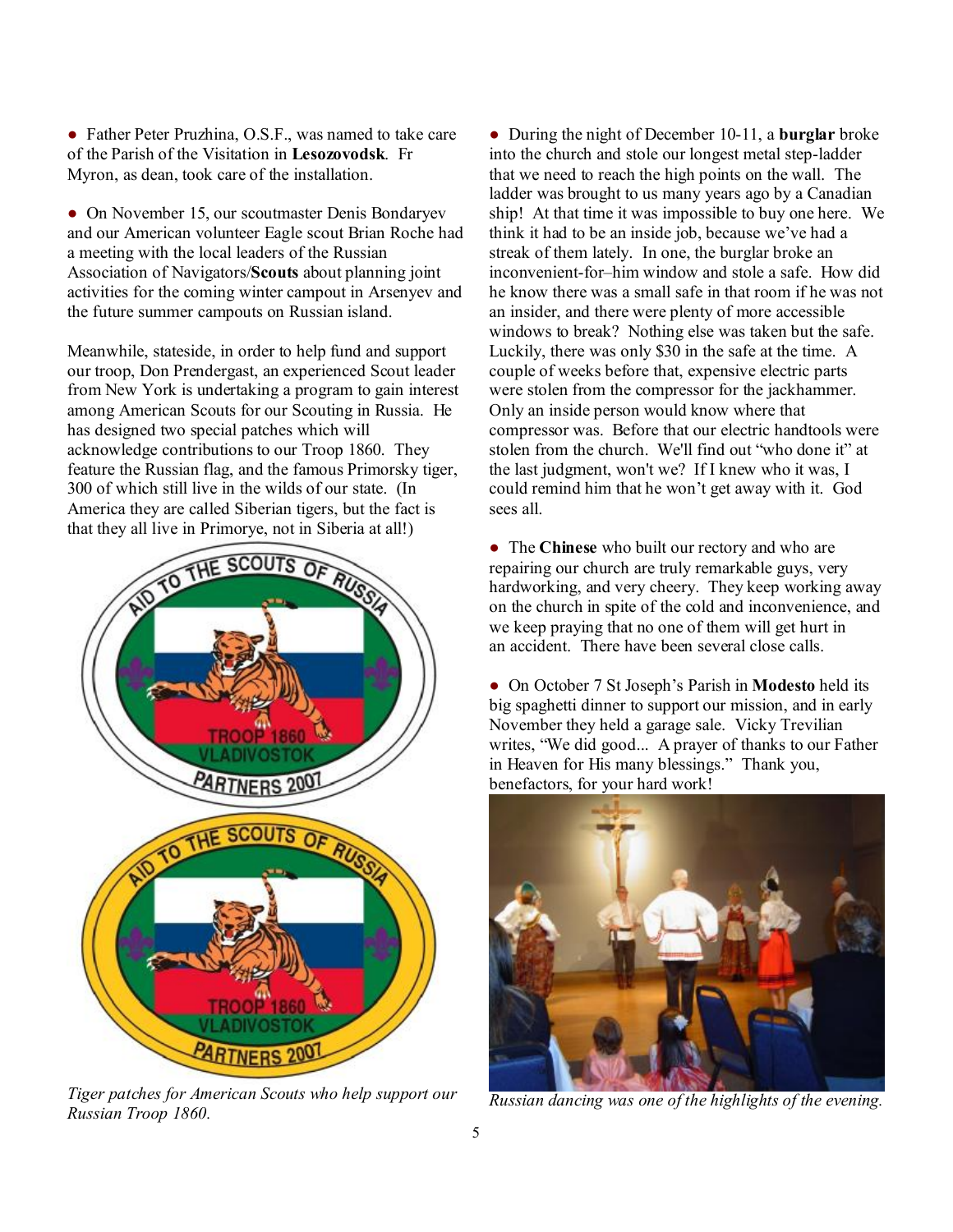

*The huge Father O'Hare Hall was full for the event.* 

*"Chocolate cake anyone?" says Tom Fitzsimmons.* 





*Would you like a chance on this beautiful icon?* 



*The "Gladhatters" will keep your ears warm!* 

*Rosaries? Icons?* 



*It's just about ready! Says chef Pino Scarpinati*

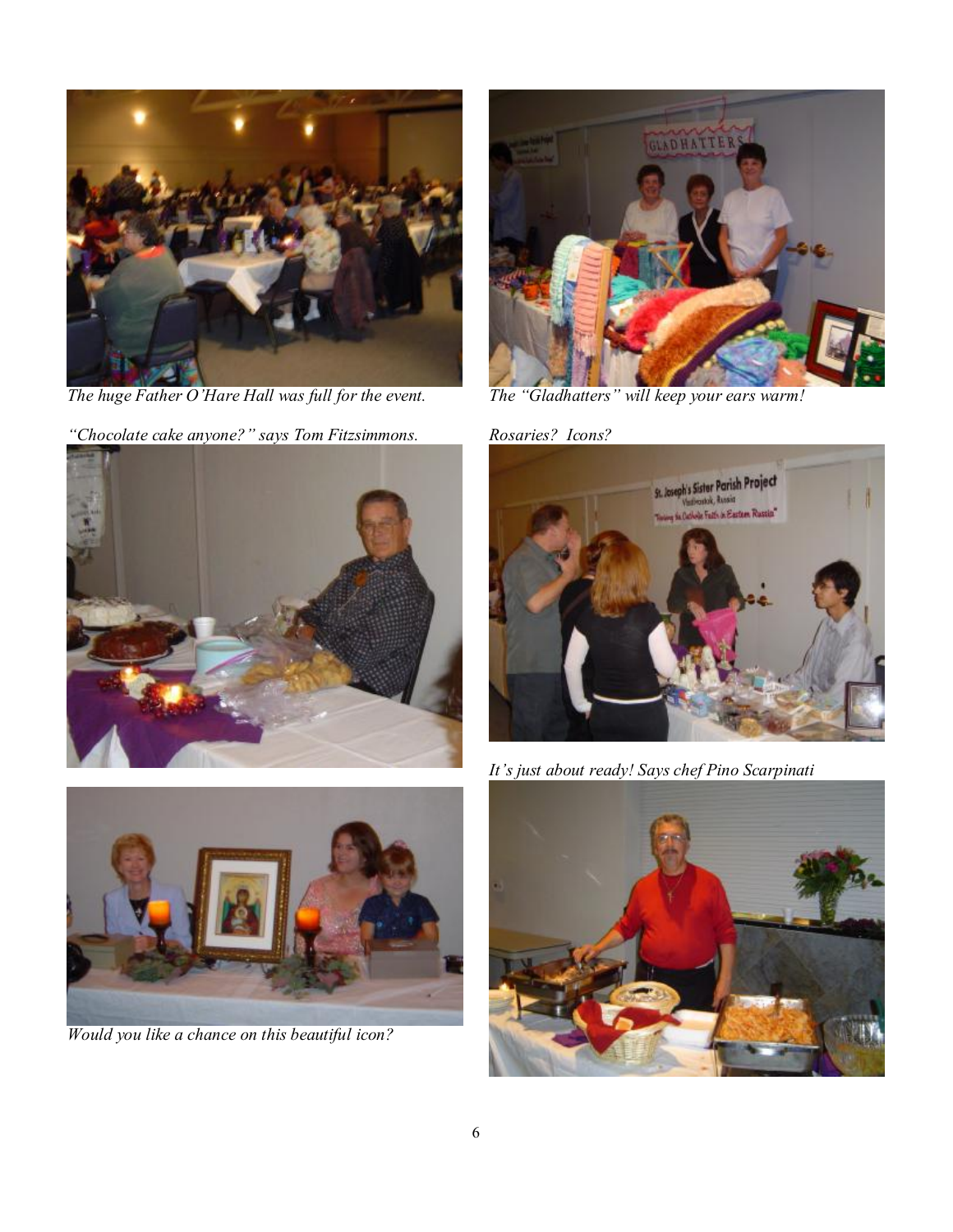• What a wonderful welcome we received in Las Vegas at St Joseph Husband of Mary parish for our annual **Mission Conference**! It was World Mission Sunday, October 21-22. Participants came from as far away as Washington DC, Canada, Oregon, and Fr Myron from Russia. The parishioners were perfect hosts and took care of our needs very well. It was a good time for us to meet everyone, and to see the commitment made by benefactors and sister parishes to our work. The parish has invited us to return next year. Mark your calendar: October 20-21.

*Some of the participants in the Conference are shown here in the St Joseph Husband of Mary Parish Center when they posed at the end of the Conference.* 





*The Knights of Columbus served us breakfast.* 

#### *Parishioners catered our meals.*



#### *(Continued from Page 8…)*

Watch for details in the coming issues of the Sunrise and watch our web site for late breaking news. People were not able to book flights and/or smoke free hotels near the parish as they tried too late.

● Want to visit Vladivostok and take a **cruise**? A Cruise from Vancouver to Vladivostok costs \$2600 per person plus air back from Vladivostok, which is about \$900.00 one way. Leave Vancouver Sept 8th, 2007 and arrive in Vladivostok Sept  $25<sup>th</sup>$ , 2007. A woman from Las Vegas is looking for companion travelers on this cruise. Contact Barbara, our travel agent, at [BarbaraHouplinGarcia@aaawin.com](mailto:BarbaraHouplinGarcia@aaawin.com) or call Barbara Garcia at (425) 369-2604.

● We need another priest to help us with **mission preaching**. It is weekend work, and the mission pays the expenses. Usually we try to connect consecutive weekends in one area. For example, you could be in Florida or Arizona in January. It is a good way to travel and have a meaningful apostolate for a retired priest. Please call.

God love you all, David and Sandra Sonnen

# **How to Contact us:**

Mary Mother of God Mission Society 1854 Jefferson Ave St Paul, MN 55105

Work: 651-227-0208 Home: 651-690-1933 [usoffice@vladmission.org](mailto:usoffice@vladmission.org) [www.vladmission.org](http://www.vladmission.org) [myron@catholic.vladivostok.ru](mailto:myron@catholic.vladivostok.ru)